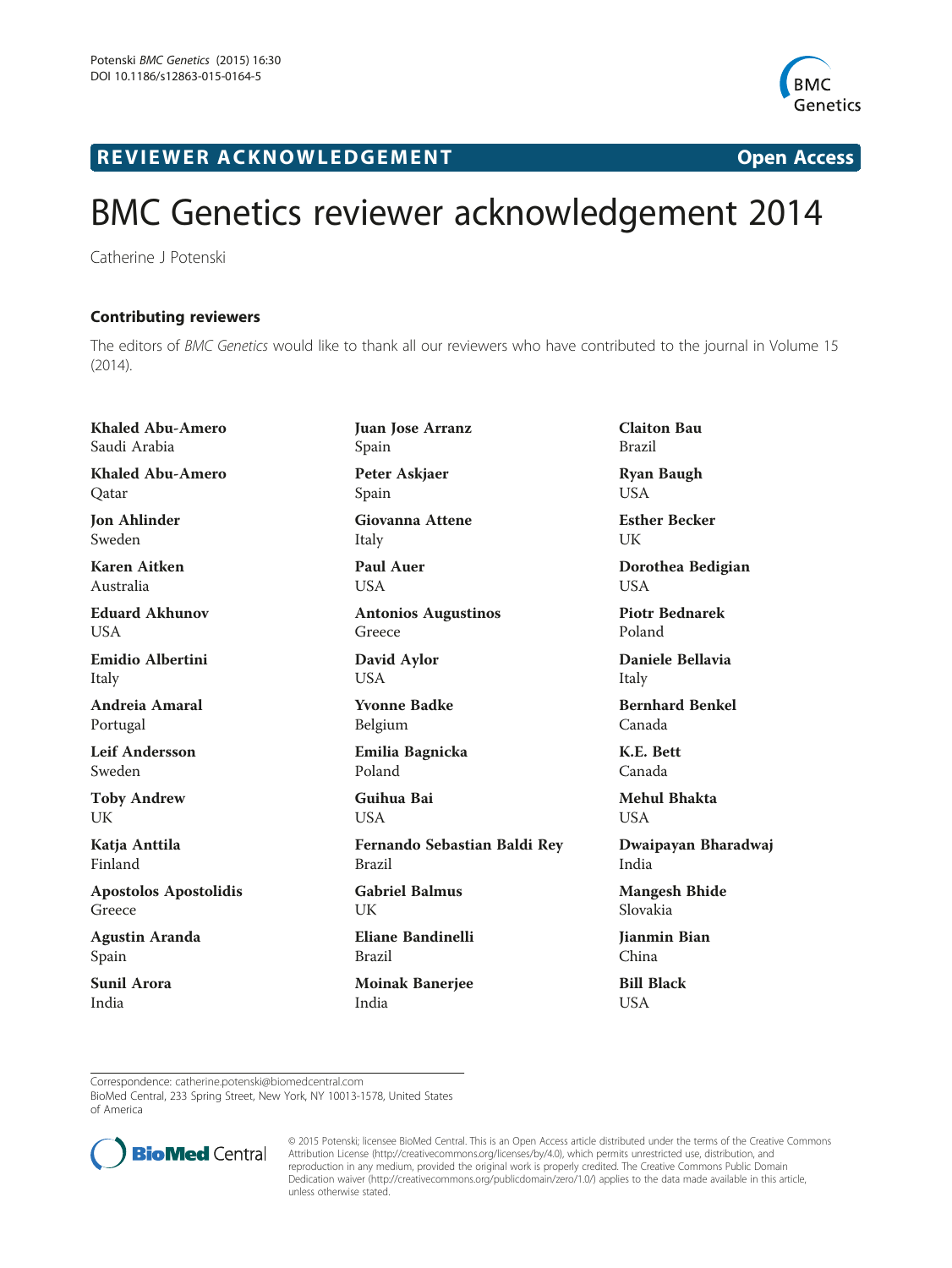Paul Bloor Colombia

Elizabeth Blue USA

Lorenzo Bomba Italy

Gouesnard Brigitte France

Kevin Brix Canada

Gudrun Brockmann Germany

Karl Broman **I** IS A

Richard Brown UK

Anna Brüniche-Olsen Australia

Sam Buckberry Australia

Ana I. Burguete García Mexico

Mark Burow **USA** 

Christopher Burtner **USA** 

Barbara Burwinkel Germany

Bruno Buzatto Australia

Diogo Cabral-De-Mello Brazil

Mario Calus Netherlands

Samuel Canizales Mexico

Michele Caraglia Italy

Ariel Castro Uruguay

Stanislav Cepica Czech Republic

Lisa Chakrabarti UK

Alice H.D. Chan Singapore

Giriraj Chandak India

Bian Chao China

Raquel Chaves Portugal

Rui Chen USA

Xiao-Yong Chen China

Peng Cheng USA

Li Cheng-Yun China

Vikram Chhatre **USA** 

Yoon Shin Cho Korea, South

Hon Yin Brian Chung Hong Kong

Ki Wha Chung Korea, South

Daniel Ciobanu **USA** 

Leigh Clark USA

Veryan Codd UK

Michael H. Crawford USA

Richard Crooijmans **Netherlands** 

Yuehua Cui USA

Kehui Cui China

Dhanjit Kumar Das India

Sonia Davila Singapore

Roberta Davoli Italy

Julie De Backer Belgium

Thomas Debener Germany

James Denvir **USA** 

Giovanni Destro Bisol Italy

Sangeeta Dhaubhadel Canada

Antonio Diaz Venezuela

Roger Doyle Canada

Tom Druet Belgium

Qingzhang Du China

Shiwei Duan China

Naomi Duijvesteijn Netherlands

Martina Durner **USA** 

Nduna Dzimiri Saudi Arabia

Serge Edme **USA** 

Mohammed El Mzibri Morocco

David Ellinghaus Germany

Ronald Ellis USA

Ahmed El-Sohemy Canada

Mauricio Elzo USA

Malena Erbe Germany

Nir Eynon Australia

Patricia Faivre Rampant France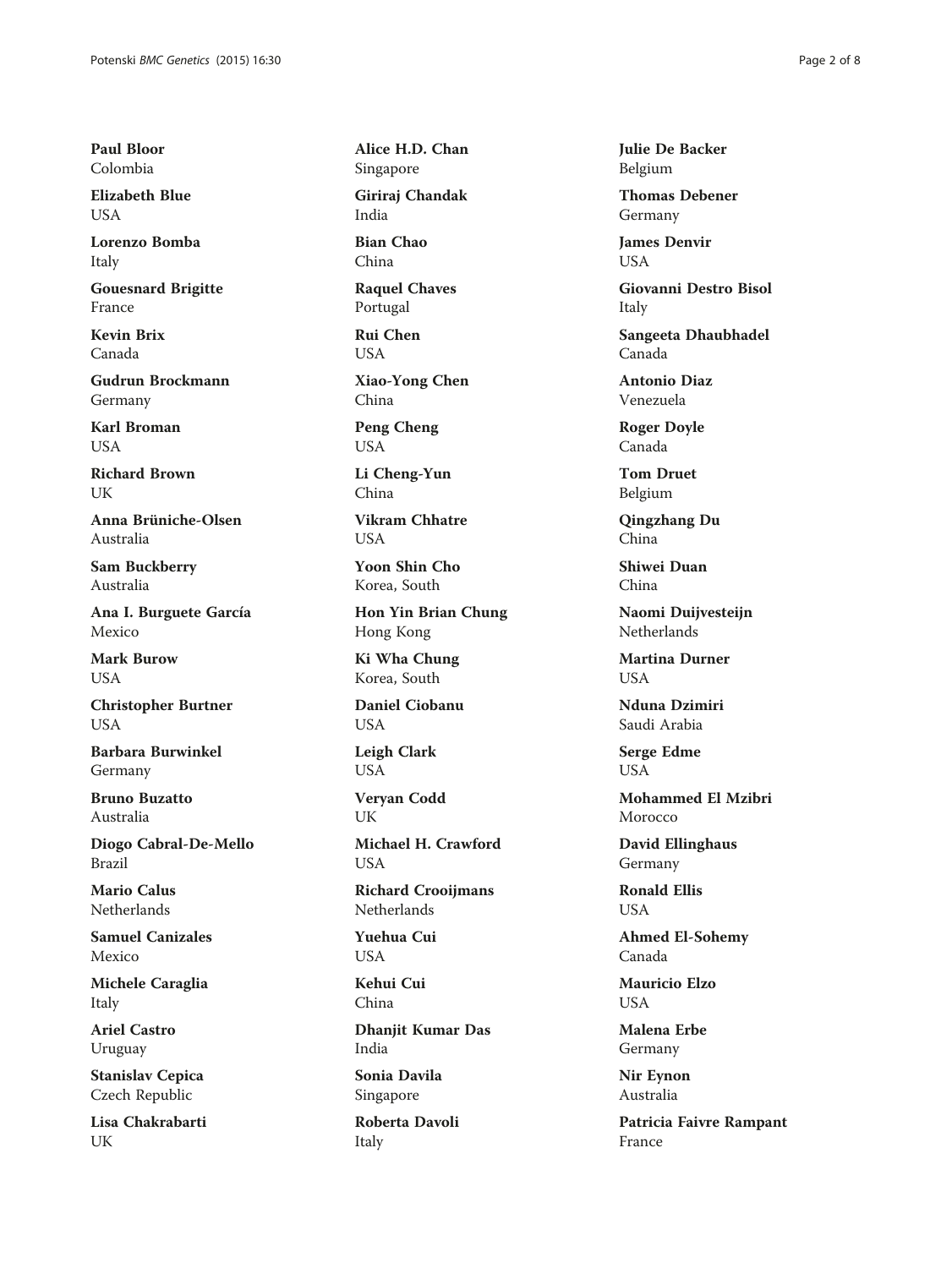Md Fakruddin Bangladesh

Bin Fan China

Chao Fang **USA** 

Justin Faris USA

Laura Fejerman USA

Tao Feng USA

Jesús Fernández Spain

Luis Fernández Spain

Rafael Fernández-Muñoz Spain

Richard Finnell **USA** 

Lex Flagel **USA** 

Idhaliz Flores **USA** 

Laurence Flori France

Jiri Forejt Czech Republic

Marina Fortes Australia

Glen Fox Australia

Michael Francki Australia

Elisabetta Frascaroli Italy

Wenqing Fu USA

Yong-Bi Fu Canada

Silvia Fuselli Italy

Agata Gadaleta Italy

Sara Gandini Italy

Guimin Gao **I** ISA

Jonathan Gardner New Zealand

Dorian Garrick USA

Christiane Gebhardt Germany

Nicolas Gengler Belgium

Alessandra Gentile Italy

Elena Gigli Italy

Antonio Giordano **USA** 

Koumudi Godbole India

Daniel Goedbloed Germany

Shailendra Goel India

Luis Gomez-Raya Spain

Xun Gong China

Louisa Goumidi France

Manje Gowda India

Eric Greer USA

Christoph Grieder Switzerland

Martien Groenen **Netherlands** 

Vince Kornél Grolmusz Hungary Sandeep Grover

India

Minxin Guan China

Rudy Guerra USA

Beatriz Gutiérrez-Gil **I**IK

Balazs Györffy Hungary

Bianca Haase Australia

Michael Hackenberg Spain

Dominik Halas Canada

Christopher Hamm USA

Janetta Harbron South Africa

Takeshi Hayashi Japan

Tao He **USA** 

Qiuling He **USA** 

David Heckel Germany

Laura Hernandez **I** IS A

Alex Hewitt Australia

Julie Hicks **USA** 

Paul Hocking UK

David Holding USA

Rikard Holmdahl Sweden

Michael Vaclav Holmes UK

Shigeru Honda Japan

Firoz Hossain India

Liping Hou USA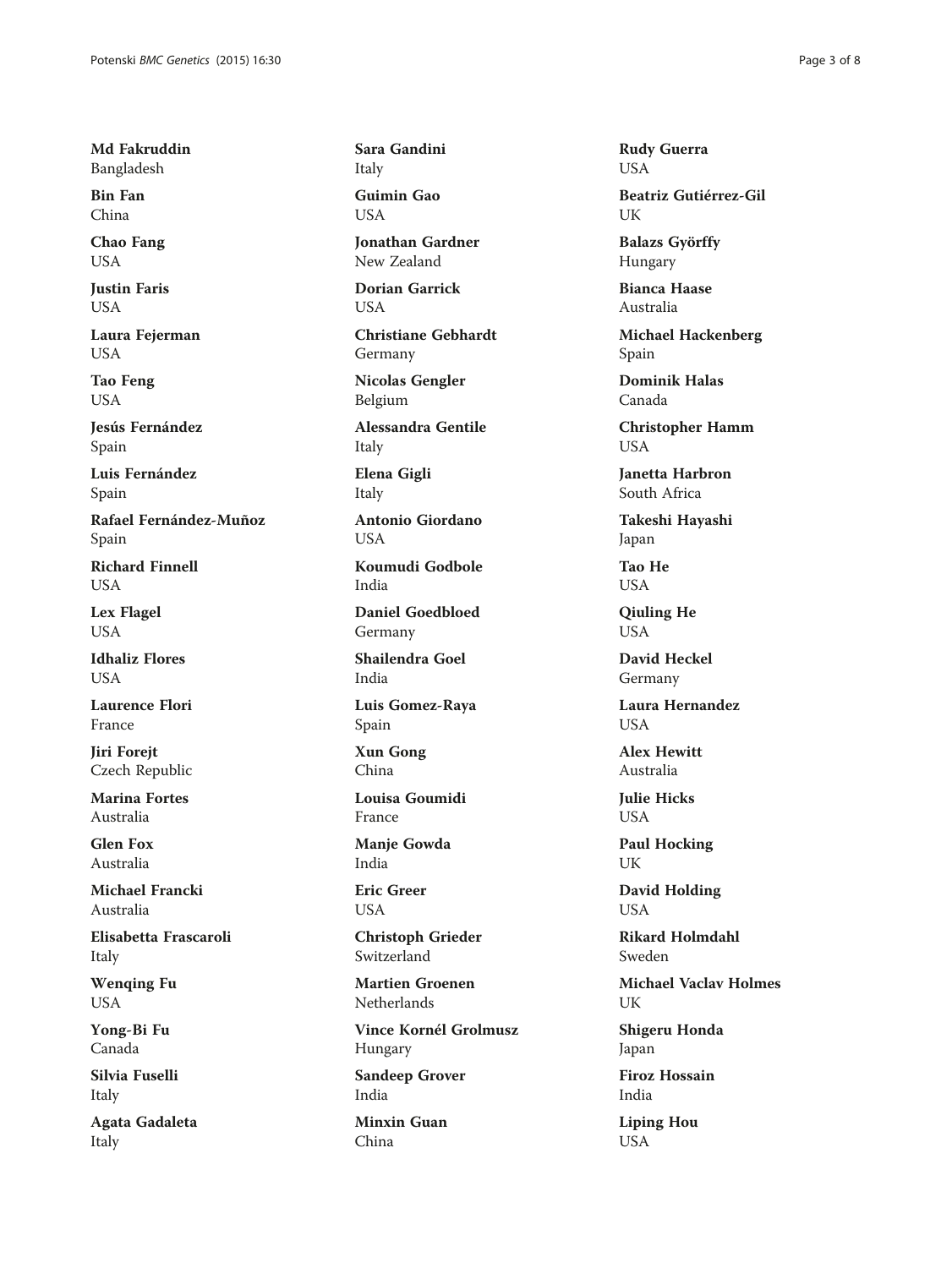Chris Hoze France

Zhibin Hu China

Zhiqiu Hu Canada

Hailiang Huang USA

Chun-Hsi Huang USA

Celine Huber France

Cornelis J. J. Huijsmans Netherlands

Kent Hunter USA

Julie Hussin Canada

Eveline Ibeagha-Awemu Canada

Akihiro Ikeda **USA** 

Ana Insua Spain

Daniel Irimia **USA** 

Kristopher Irizarry USA

Kamel Jabbari Germany

Luc Janss Denmark

Chatchawan Jantasuriyarat Thailand

Bhavanath Jha India

Baohu Ji USA

Xueqiu Jian USA

Bina Joe USA

Michael Johnson Australia

Haja Kadarmideen Denmark

Thomas Källman Sweden

Guolian Kang USA

Henry J Kaplan USA

Orla Keane Ireland

Ephraim Kenigsberg Israel

Hasan Khatib **I** IS A

Pawan Khera **USA** 

Chiea Chuen Khor Singapore

James Wraith Kijas Australia

Joomyeong Kim USA

Jun Kitano Japan

Vinod Kurungara India

Arthur Klatt **USA** 

Robert Klein **USA** 

Yann Klimentidis USA

Chris Knight Denmark

Sara Knott UK

Michael Hans Kohn USA

Sulev Koks Estonia

Naoshi Kondo Japan

Xiangyin Kong China

Kon Konstantinov Australia

Eszter Kotyuk USA

Sheri Krams **USA** 

Juozas Kupcinskas Lithuania

Bassam Lajin Syria

Suman Lakhanpaul India

Susan Lamont **I** IS A

Stefano Landi Italy

Taimour Langaee USA

Janine Lasalle **USA** 

Hernan Laurentin Venezuela

Fabienne Le Provost France

Matthew Lebo **USA** 

Andres Legarra France

Delphine Legrand France

Sigrid Lehnert Australia

Gabriel Leitner Israel

Chun Li China

Bingshan Li USA

Chunying Li USA

Gang Li USA

Huawei Li China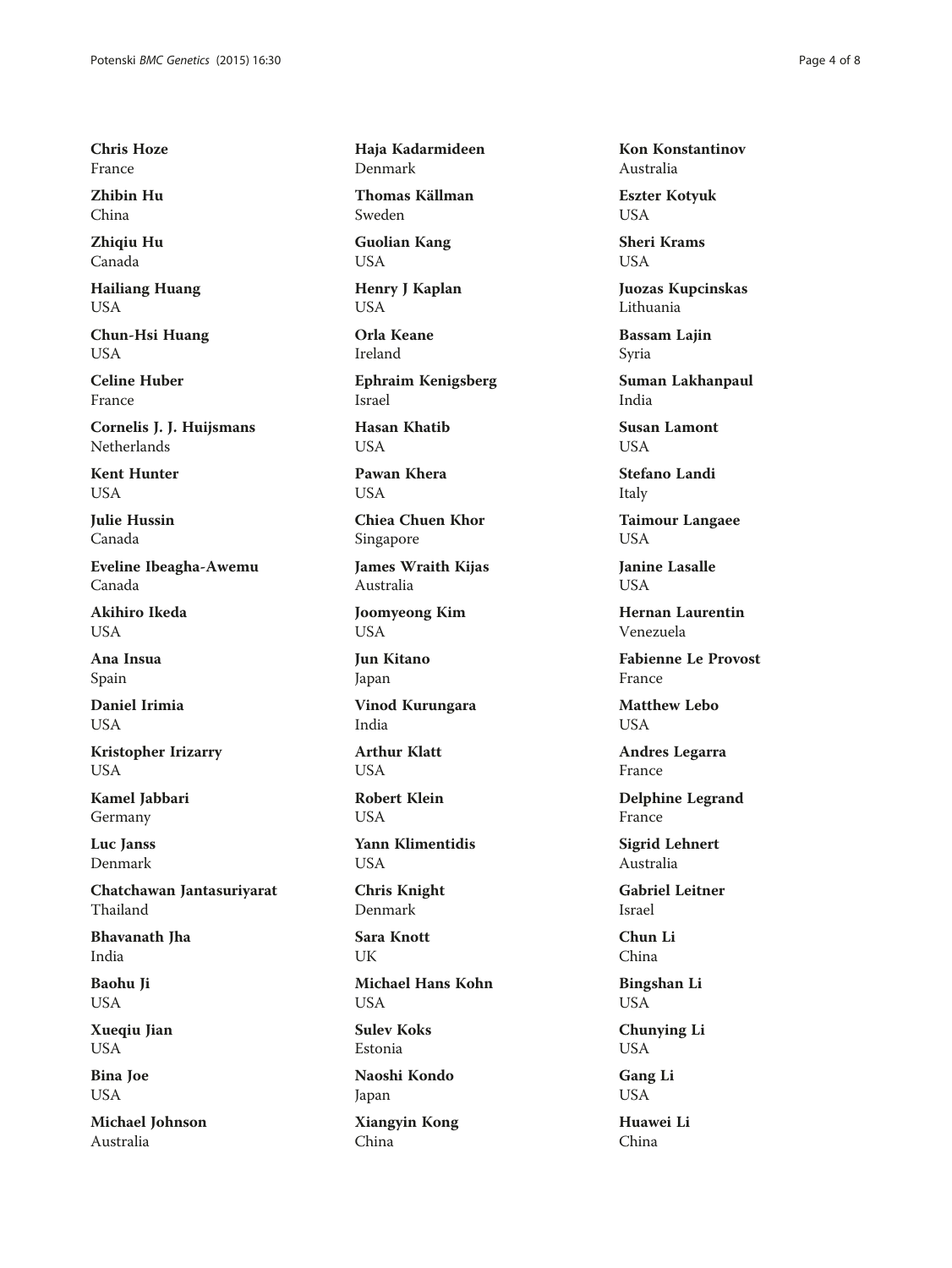Hui Li China

Huihui Li China

Jingmei Li Singapore

Ming Li China

Yi Li Singapore

Ming Li USA

Rugang Li USA

Zitong Li Finland

Xu Lin China

Huang Ling China

Matt Littlejohn New Zealand

Zhanjiang Liu USA

Po-Ru Loh **USA** 

Jirong Long **USA** 

Luciana Lourenco Brazil

Duc Lu Canada

Tu Luan Norway

Pierre Luisi Spain

Jiangtao Luo USA

Shiwen Luo China

Guansheng Ma China

Xiaochun Ma China

Peipei Ma China

Steven Mack USA

Dylan Maddox **USA** 

Eva Madrid Spain

Robert Maier Australia

Christian Maltecca **USA** 

Licinio Manco Portugal

Hideyuki Mannen Japan

Yoshiro Mano Japan

Balram Marathi Philippines

Antonio Marco UK

Gallegos-Arreola Martha Patricia Mexico

Finian Martin Ireland

Paula Martins-Lopes Portugal

Kyonoshin Maruyama Japan

Sarabjit Mastana UK

Tara Mcdaneld USA

Aline Meirhaeghe France

Alessio Mengoni Italy

Barbara Migeon USA

Satoshi Mikawa Japan

Makiko Mimura Japan

Ignacy Misztal USA

Andrew Mitchell Australia

Toshiaki Mitsui Japan

Paola Modesto Italy

Battini Mohan Reddy India

Grant Morahan Australia

Takayuki Morisaki Japan

Michael Mullen Ireland

Yoshihiro Muneta Japan

Zuzana Münzbergová Czech Republic

Joram Mwacharo UK

Xinzhi Ni **USA** 

Ezequiel Luis Nicolazzi Italy

Motohide Nishio Japan

Gloria Nombela Spain

Dan Nonneman **USA** 

Evandro Novaes Brazil

Gaetano Odierna Italy

Bermseok Oh Korea, South

Masafumi Ohtsubo Japan

Morten Olesen Denmark

Jose L. Oliver Spain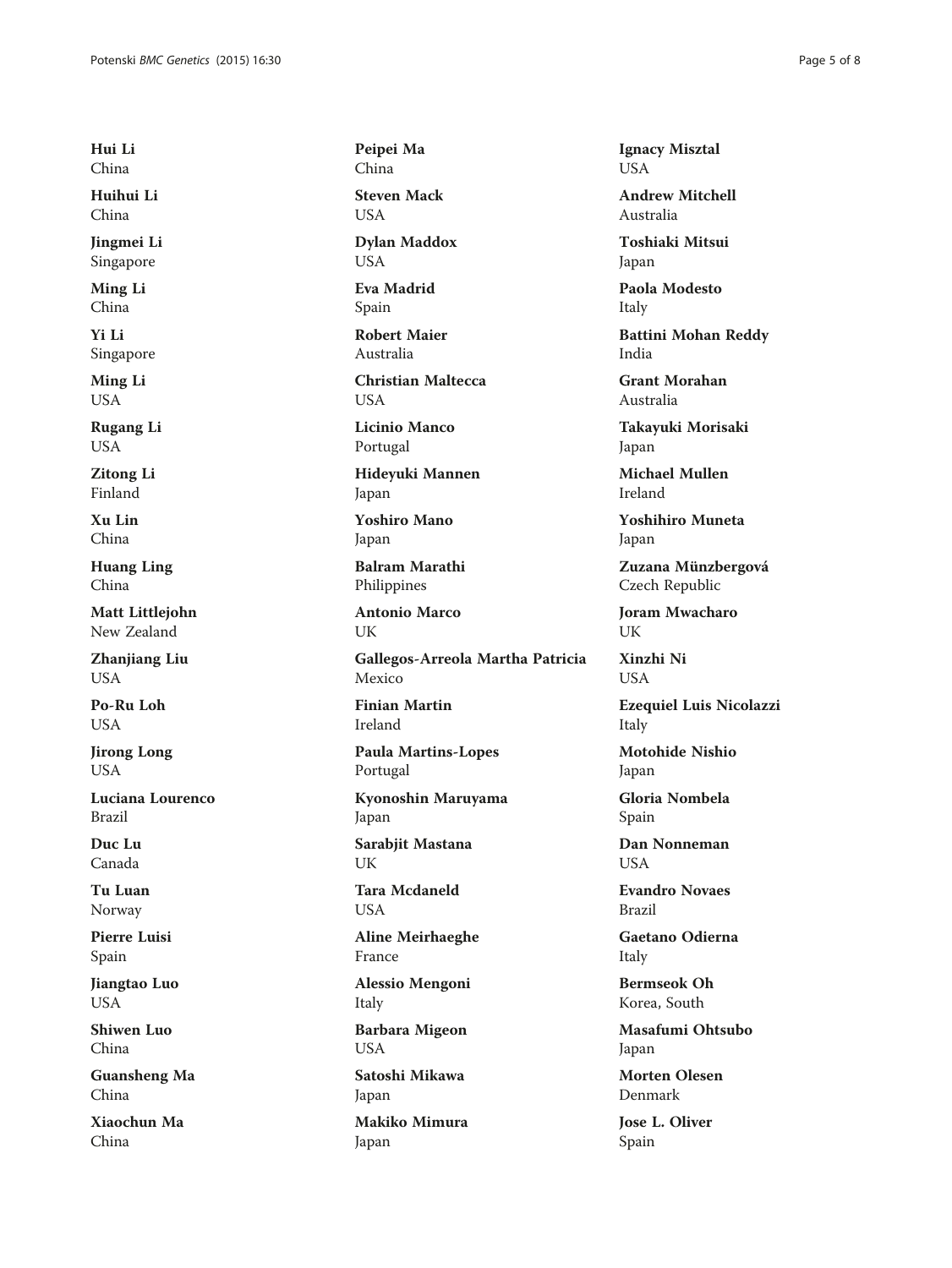Pablo Orozco-Terwengel UK

Hakan Ozkan Turkey

Malliya Gounder Palanichamy China

Kai-Feng Pan China

Manish Pandey India

Josef Patzak Czech Republic

Benedicte Paus Norway

Hubert Pausch Germany

Paulino Pérez Mexico

Miguel Perez-Enciso Spain

Andrea Cristina Peripato Brazil

Hans-Peter Piepho Germany

Francesc Piferrer Spain

Elena Pilli Italy

Pablo Pinedo **USA** 

Daniel Pinero Mexico

Tommaso Pippucci Italy

Eva Pisano Italy

Odilia Popanda Germany

Daniel Potaczek Germany

Giorgio Prantera Italy

Manoj Prasad India

Nicolas Puillandre France

Naveen Puppala USA

Gao-Feng Qiu China

Deyun Qiu Australia

Petr Ráb Czech Republic

Anthony Raizis New Zealand

Satyawada Rama Rao India

Harsh Raman Australia

Mary Ramnitz USA

Mojgan Rastegar Canada

Alan Redd USA

Giuseppe Reforgiato Recupero Italy

Jun Ren China

Jonathan Rios **USA** 

Robert Roberts Canada

Luiz Rocha USA

Dana Roldan Argentina

Megan Rolf USA

Dirk Roos **Netherlands** 

Guilherme Rosa USA

Garry Rosewarne China

Stephanie Rosse USA

Yves Rosseel Belgium

Anna Rita Rossi Italy

María Susana Rossi Argentina

Mahdi Saatchi USA

Andrew Sandford Canada

Daniele Santi Italy

Adalberto Santos Brazil

Shinji Sasazaki Japan

Shunpei Sato Japan

Arnold Saxton **USA** 

Massimo Scandura Italy

Chris-Carolin Schoen Germany

Holger Scholz Germany

Martine Schroyen **USA** 

Heidi Schwarzenbach Germany

Günther Schweizer Germany

Federico Scossa Italy

Stuart Scott USA

Bertrand Servin France

Qiuying Sha USA

Xueyan Shan USA

Igor Sharakhov USA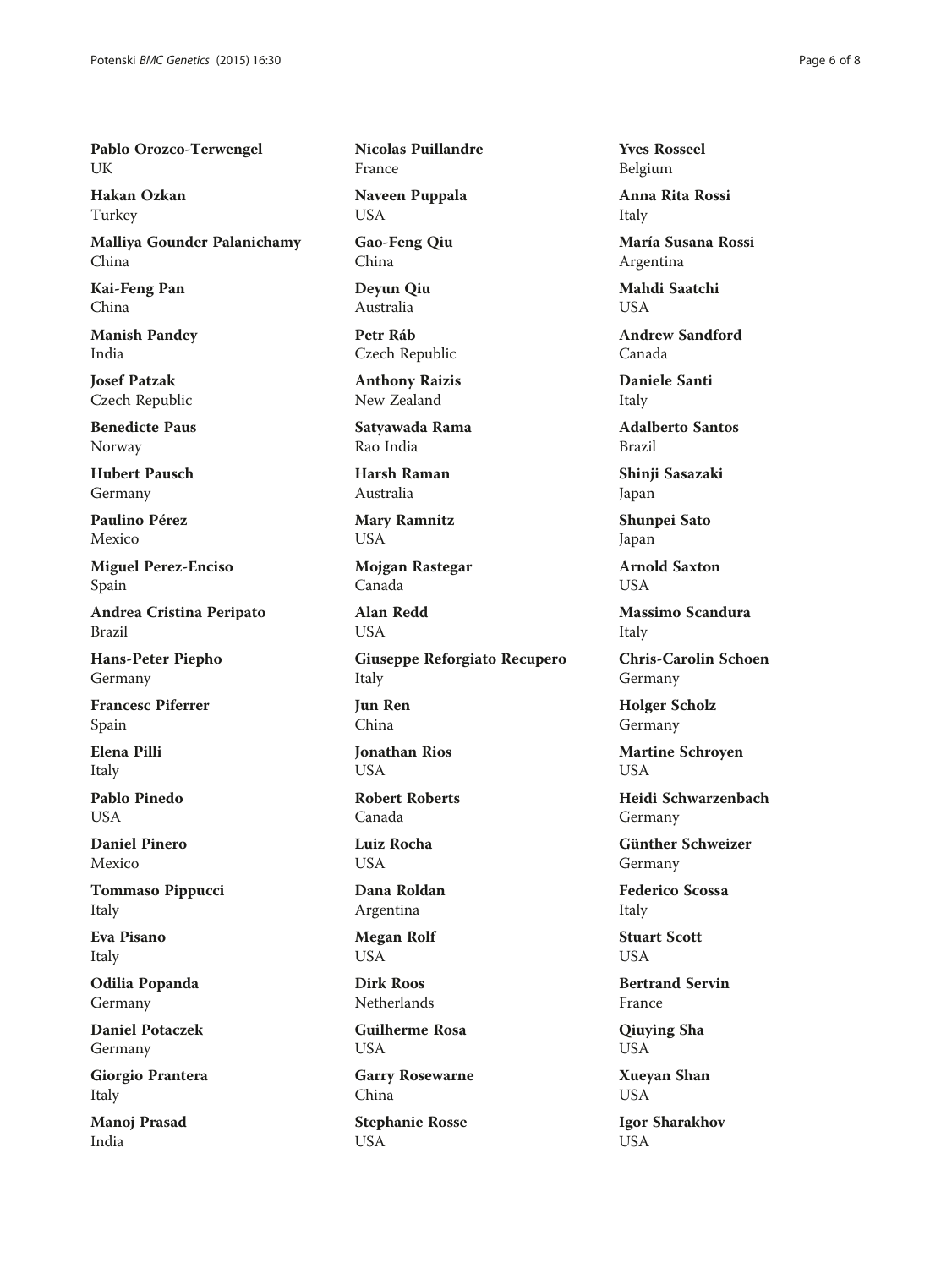Abhay Sharma India

Min Shi USA

Takeshi Shimogiri Japan

Toshihiko Shiroishi Japan

Moore Shoemaker **I** ISA

Alicja Sieminska Poland

Xueling Sim USA

Domagoj Simic Croatia

Kuldeep Singh India

Andrew Singson USA

Robert Smith Australia

Alex Smith Canada

Harold Smith **USA** 

Steve Smith Austria

Timothy Smith USA

Petr Smykal Czech Republic

Warren Snelling USA

Hidenobu Soejima Japan

James Squires Canada

Juan Steibel USA

Don Stewart Canada

Patrick Stover USA

Ismo Stranden Finland Guang Sun Canada Lidan Sun China Xiangqing Sun USA Akiko Takasuga

Japan

Nicholas Tan USA

Zheng-Zheng Tang USA

Jeremy Taylor USA

Chunfa Tong China

Sissades Tongsima Thailand

Shaun Townsend **USA** 

Roberto Tuberosa Italy

Meryanne Tumonggor USA

Takayuki Ueno Japan

Guilherme T Valente Brazil

Johannes Bchm Van Kaam Italy

Mannis Van Oven **Netherlands** 

Annalisa Varriale Italy

Monica Vetter USA

Johanna Vilkki Finland

Teresa Villarreal-Molina Mexico

John Vincent Canada

Jeane Visentainer Brazil

Marco Volante Italy

John Vontas Greece

Shigeharu Wakana Japan

Ronald Walter USA

Chunkao Wang USA

Chenguang Wang USA

Haijian Wang China

Jin-Jun Wang China

Ming Li Wang USA

Wen Wang USA

Zhong Wang USA

Xingjun Wang China

Yaqun Wang USA

Zuoheng Wang USA

Jonas Warringer Sweden

Toshio Watanabe Japan

Dirk Wedekind Germany

Changshuai Wei USA

Peng Wei USA

Wen-Hua Wei UK

Olga Wellnitz Switzerland